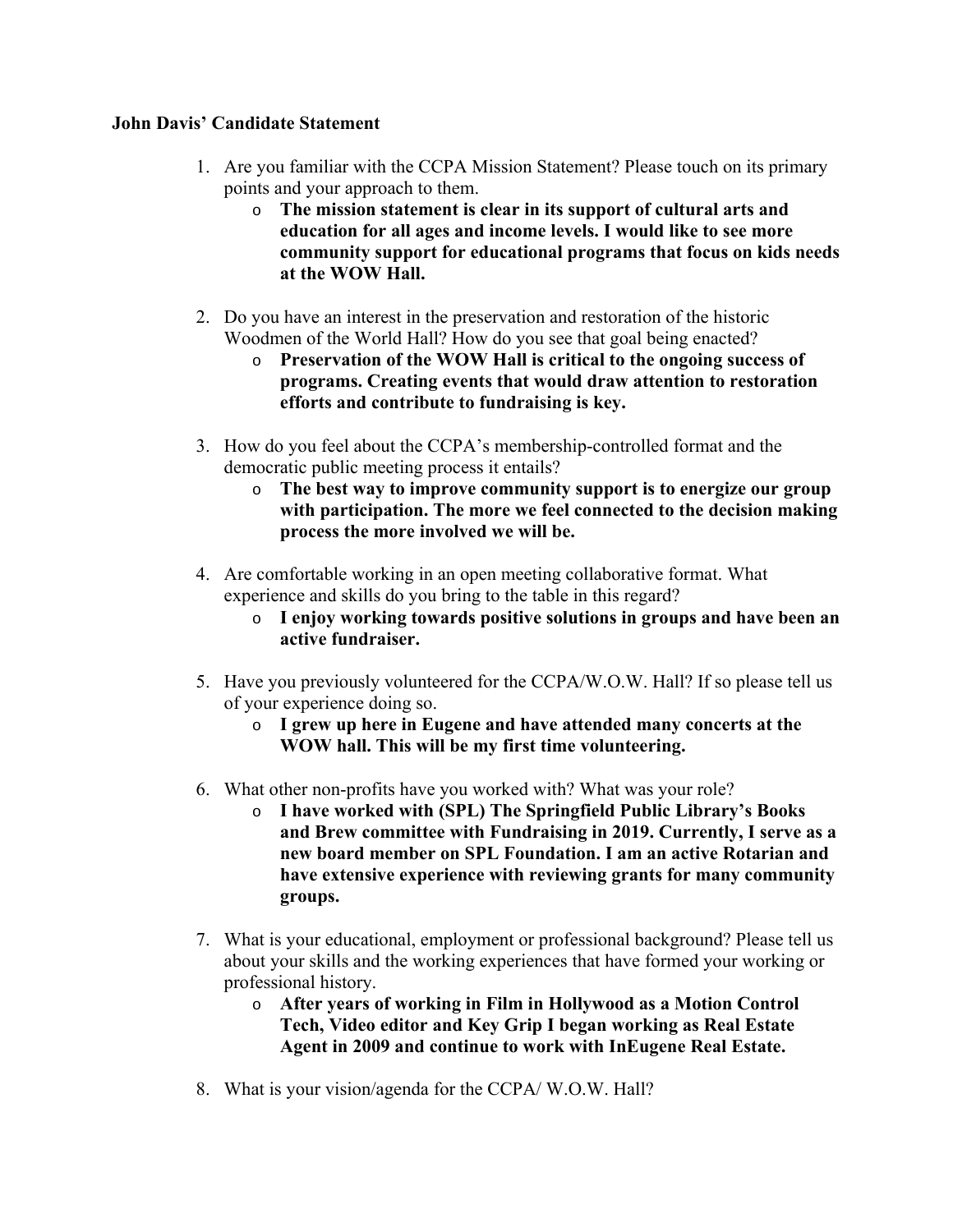o **I agree with David Zupan's thought on this question. "I believe it's time to return to a more inclusive vision/agenda that is more welcome to the entire community and is mandated by our mission as described above."**